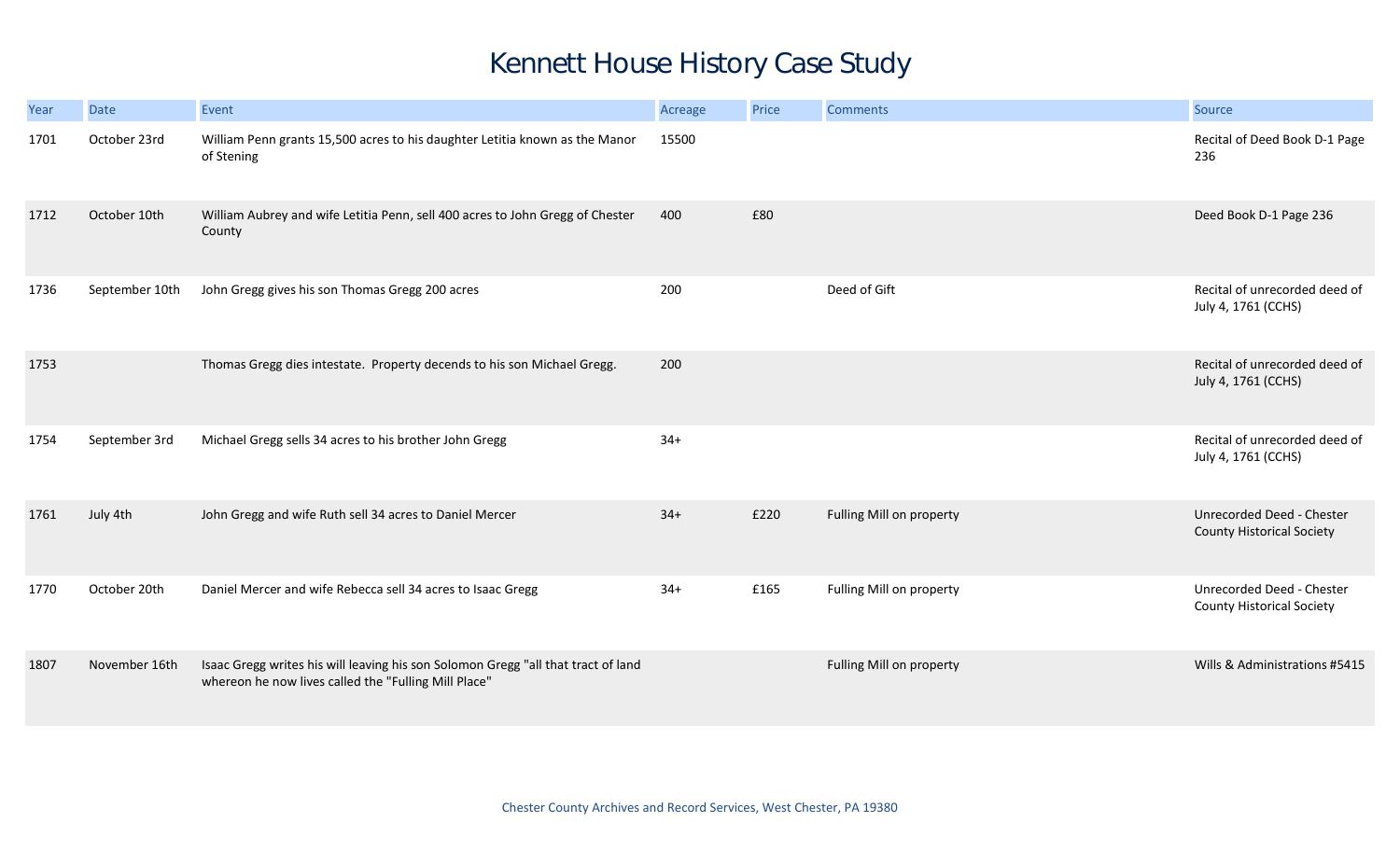| Year          | <b>Date</b>   | Event                                                                                                                        | Acreage | Price | <b>Comments</b>                                                                                                                                                                     | Source                                  |
|---------------|---------------|------------------------------------------------------------------------------------------------------------------------------|---------|-------|-------------------------------------------------------------------------------------------------------------------------------------------------------------------------------------|-----------------------------------------|
| 1844          | April 6th     | Solomon Gregg and wife Mary sell 8 acres of his 40 acre tract, including a mill<br>to their son Isaac Gregg                  | $8+$    | 5000  | Note this deed does not mention a messuage indicating that<br>no dwelling house exists on the property                                                                              | Deed Book A-5 Page 84                   |
| 1844-<br>1845 |               | Total assessed value of property increases by 48.5% indicating a major<br>improvement is made on the property                |         |       | Probable date of frame dwelling's construction. See the tax<br>charts for this property to see how this conclusion was drawn.                                                       | <b>Tax Lists</b>                        |
| 1850          | March 25th    | Benjamin Harvey sells 30 acres to Isaac Gregg.                                                                               | $30+$   | 1900  | This is the same property that was that was seized from Isaac's<br>father Solomon and sold at sheriff's sale. This tract includes<br>the brick messuage.                            | Deed Book N-5 Page 347                  |
| 1850          | March 29th    | Isaac Gregg and wife Hannah sell 16 acres to Will Hunt                                                                       | $16+$   | 851   | This tract does not include the frame dwelling, brick messuage<br>or mill. Plotting this deed out helped to determine which<br>portion of property of Isaac land's were being sold. | Deed Book R-5 Page 12                   |
| 1861          | February 12th | Petition for the laying out of a public road through Isaac Gregg's land now<br>known as Chandler's Mill Road                 |         |       | Survey of proposed road shows the location of the grist mill<br>and two buildings, one in the approximate current location of<br>the frame dwelling                                 | Original Road Papers 89 Page<br>257-274 |
| 1866          | March 31st    | Isaac Gregg and wife Hannah sell 28 acres to Abram Chandler                                                                  | $28+$   | 8000  |                                                                                                                                                                                     | Deed Book N-7 Page 228                  |
| 1866          | April 6th     | Abram Chandler takes out a mortgage for \$4,000 from Isaac Gregg                                                             |         |       |                                                                                                                                                                                     | Mortgage Book R-2 Page 401              |
| 1866-<br>1895 |               | Abram Chandler resided most of this time in Delaware. His sons Edwin J and<br>Newton ran the mill for most of his ownership. |         |       |                                                                                                                                                                                     | <b>Tax Lists</b>                        |
| 1873          |               | Witmer's Atlas indicates two dwelling houses on the property                                                                 |         |       |                                                                                                                                                                                     | Witmer's Atlas                          |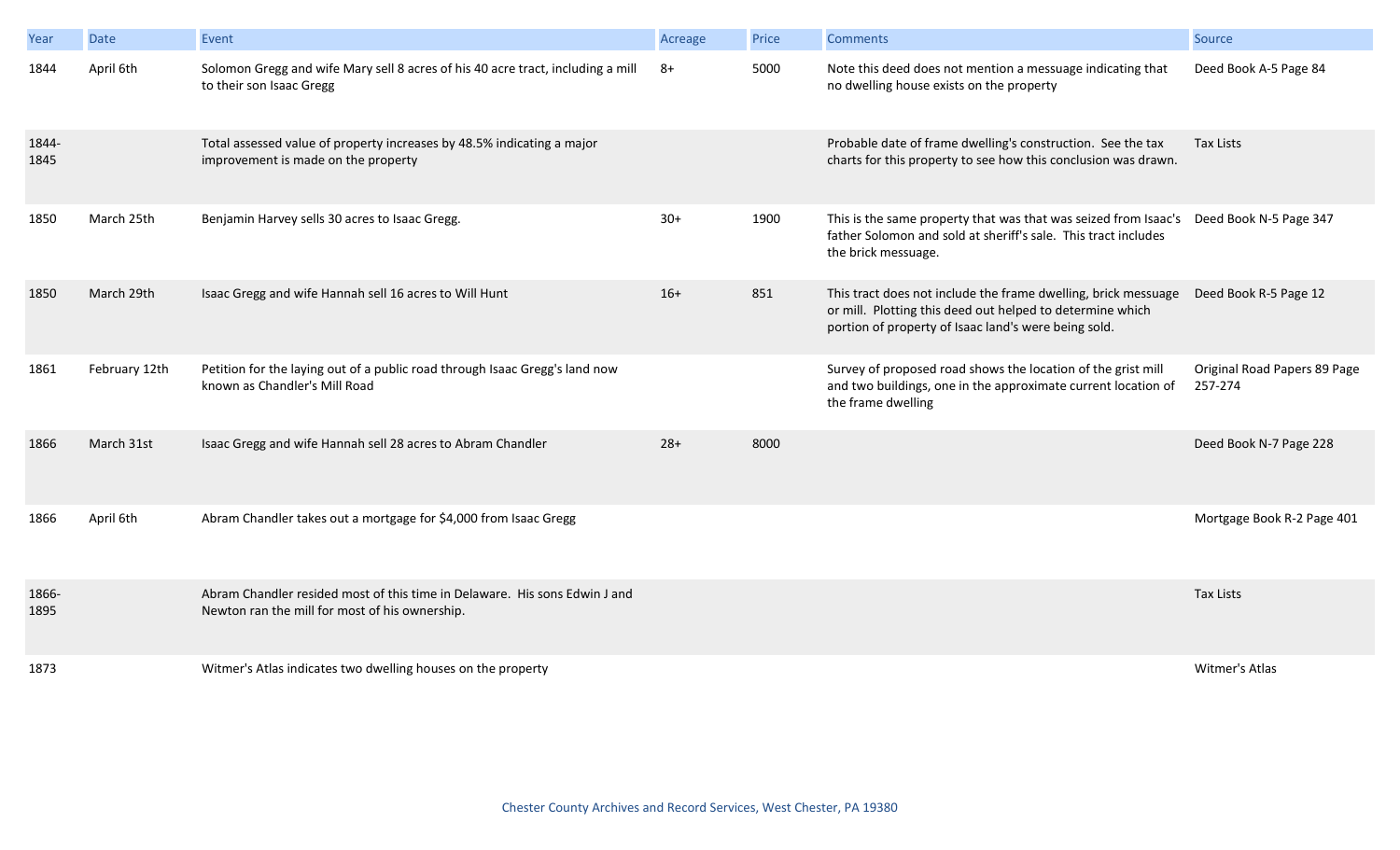| Year | <b>Date</b>  | Event                                                                                                                      | Acreage       | Price        | <b>Comments</b>                                                                                                                                                                                                               | Source                             |
|------|--------------|----------------------------------------------------------------------------------------------------------------------------|---------------|--------------|-------------------------------------------------------------------------------------------------------------------------------------------------------------------------------------------------------------------------------|------------------------------------|
| 1883 |              | Breou's Farm Atlas indicates that a brick messuage, frame messuage, frame<br>barn and saw mill are located on the property |               |              |                                                                                                                                                                                                                               | <b>Breou's Farm Atlas</b>          |
| 1895 | January 17th | Alexander Ingram, Sheriff sells 28+ acres (two tracts) to Howard G. Wilson                                                 | $28+$         | $\mathbf{1}$ | The sheriff's advertisement clearly describes the frame<br>dwelling thus establishing the latest possible date of<br>construction. Tax records, atlases and a road paper all indicate<br>a much earlier date of construction. | Sheriff's Deed Book #13 Page<br>25 |
| 1896 | April 1th    | Howard G. Wilson and wife Adelaide sell 28+ acres (two tracts) to Clayton M.<br>Pyle                                       | $28+$         | 1800         | Tract #1 contains a mill and messuage                                                                                                                                                                                         | Deed Book Q-11 Page 20             |
| 1898 | February 4th | Clayton M. Pyle and wife Florence W. sell 28+ acres (two tracts) to Sarah E.<br>Chandler                                   | $28+$         | 2500         | Tract #1 contains a mill and messuage                                                                                                                                                                                         | Deed Book Q-11 Page 216            |
| 1910 | March 1st    | Sarah E. Chandler and husband George F. sell 28+ (two tracts) to John Becker                                               | $28+$         | 2500         | Tract #1 contains a mill and messuage                                                                                                                                                                                         | Deed Book V-13 Page 176            |
| 1918 | May 1st      | John Becker and wife Augusta L. sell 28+ acres (two tracts) excepting the frame 28+<br>house to Warren W. Springer         |               | 2500         |                                                                                                                                                                                                                               | Deed Book E-15 Page 271            |
| 1921 | April 14th   | John Becker and wife Augusta L. sell house and lot to Warren W. Springer                                                   | House & Lot 1 |              | Lot contains the frame dwelling.                                                                                                                                                                                              | Deed Book Y-15 Page 309            |
| 1937 | April 9th    | Warren W. Springer and wife Clara L. sell 47+ acres (three tracts) to E.<br>Josephine Mendenhall                           | $47+$         | $\mathbf{1}$ | Tract #1 contains a mill and messuages                                                                                                                                                                                        | Deed Book T-18 Page 546            |
| 1937 | April 9th    | E. Josephine Mendenhall sells 47+ acres (three tracts) to Warren W. Springer<br>and Clara L. his wife                      | $47+$         | $\mathbf{1}$ | At this early stage plotting out each tract was necessary to<br>determine which tract contained the frame dwelling                                                                                                            | Deed Book P-19 Page 235            |